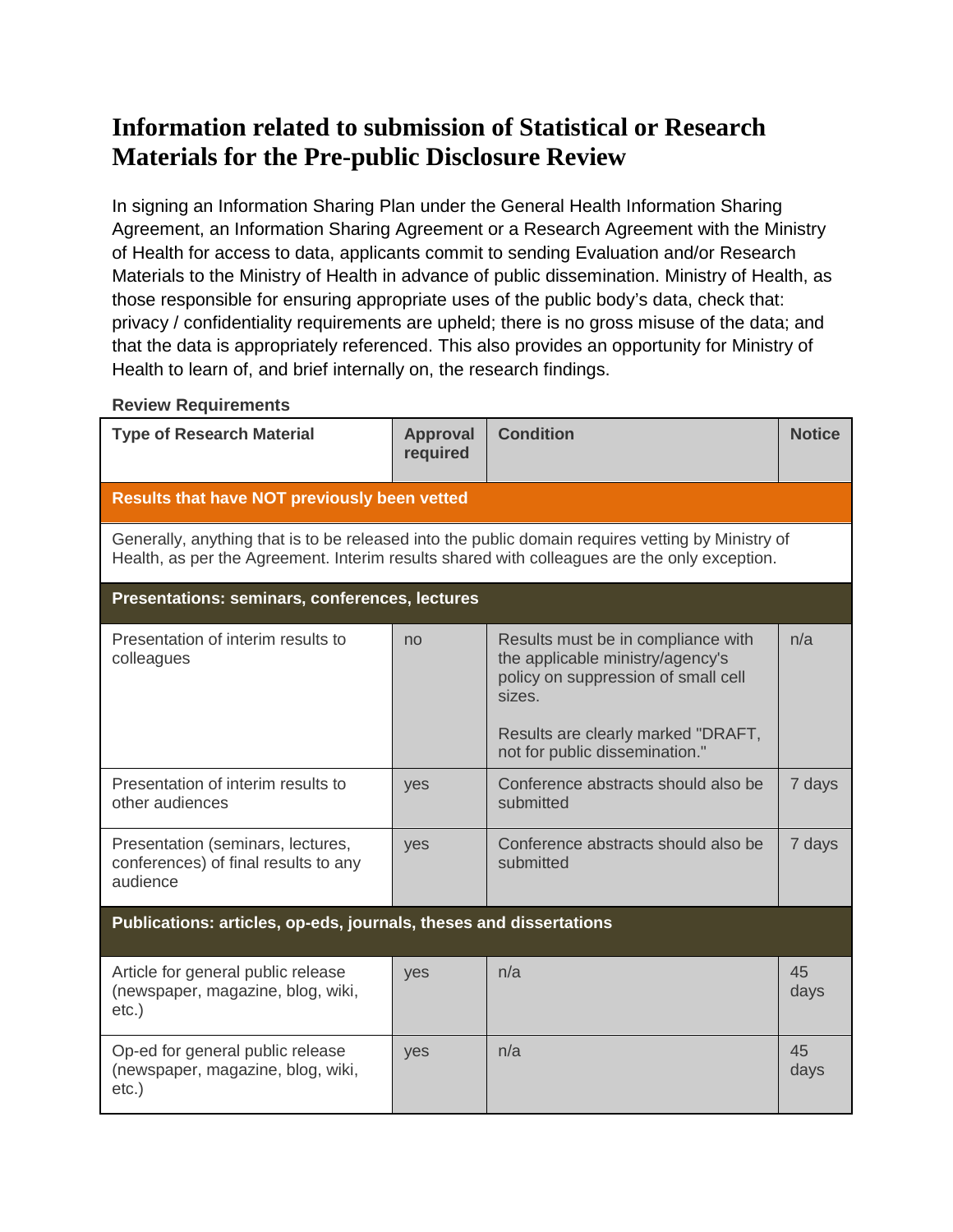| <b>Type of Research Material</b>                                                                                                                                                                                   | <b>Approval</b><br>required | <b>Condition</b>                                         | <b>Notice</b> |
|--------------------------------------------------------------------------------------------------------------------------------------------------------------------------------------------------------------------|-----------------------------|----------------------------------------------------------|---------------|
| Journal publication                                                                                                                                                                                                | yes                         | n/a                                                      | 45<br>days    |
| Academic thesis or dissertation<br>material                                                                                                                                                                        | yes                         | n/a                                                      | 45<br>days    |
| <b>Other</b>                                                                                                                                                                                                       |                             |                                                          |               |
| Radio, television, internet, etc.<br>interview                                                                                                                                                                     | <b>ves</b>                  | n/a                                                      | 45<br>days    |
| Instructional use (examples in<br>lectures and/or lab exercises, etc.)                                                                                                                                             | yes                         | n/a                                                      | 45<br>days    |
| Using results that HAVE previously been vetted                                                                                                                                                                     |                             |                                                          |               |
| Analyses and results that have previously been vetted and have not changed do not require<br>subsequent vetting for use in a different output format. Ministry of Health still request that copies be<br>provided. |                             |                                                          |               |
| Any of the above outputs, making<br>use of previously vetted information                                                                                                                                           | no                          | No new data was used and/or no<br>new analysis conducted | n/a           |

## **How to cite data sources**

Using the citation standards established by DataCite<sup>[1](#page-1-0)</sup>, there are a number of mandatory and optional elements that are to be included in your citation.

With these elements in place, the generic citation format would appear as follows:

Creator[creator](PublicationYear): Title. Version. Publisher[publisher]. ResourceType. Approver(Year). Identifier

To aid you in developing your data citations, you will find a Table below outlining each element, followed by specific citation examples for each data source.

| <b>Elements</b>   | <b>Description and</b><br><b>instructions</b>                              | <b>Requirement</b> | <b>Example</b>                                                                                                         |
|-------------------|----------------------------------------------------------------------------|--------------------|------------------------------------------------------------------------------------------------------------------------|
| <b>Identifier</b> | The Identifier is a<br>unique string that<br>identifies a<br>resource, and | Mandatory*         | http://www2.gov.bc.ca/gov/content/health/c<br>onducting-health-research-evaluation/data-<br>access-health-data-central |

<span id="page-1-0"></span> <sup>1</sup> DataCite<https://www.datacite.org/>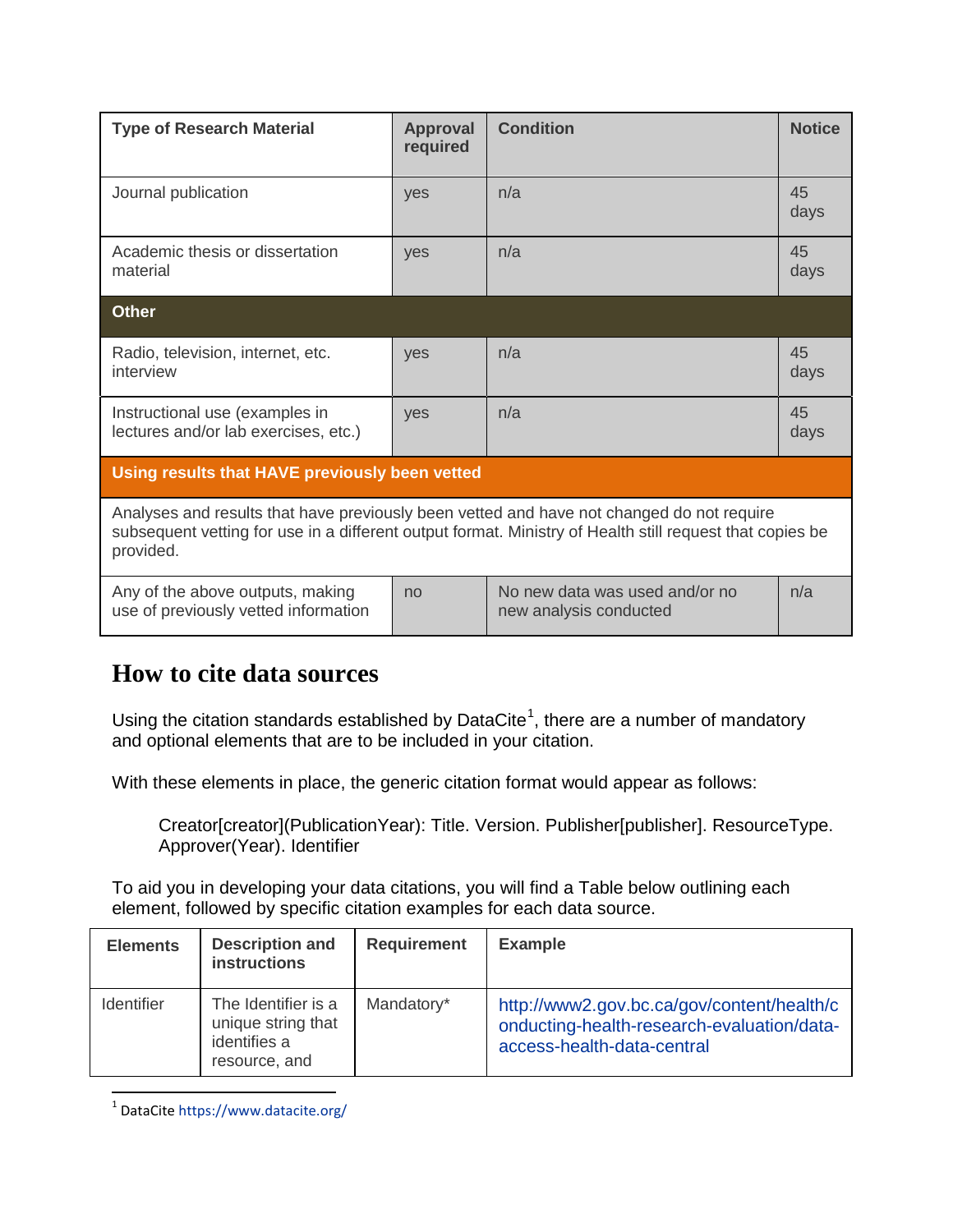| <b>Elements</b>     | <b>Description and</b><br><b>instructions</b>                                                                                                                                                             | <b>Requirement</b> | <b>Example</b>                                                                                                                                                                                                                |
|---------------------|-----------------------------------------------------------------------------------------------------------------------------------------------------------------------------------------------------------|--------------------|-------------------------------------------------------------------------------------------------------------------------------------------------------------------------------------------------------------------------------|
|                     | typically takes the<br>form of a Digital<br>Object Identifier<br>(DOI). For the<br>purposes of citing<br>data provided by<br>MoH, a link to<br><b>MoH Data</b><br>Access"s website<br>will be sufficient. |                    |                                                                                                                                                                                                                               |
| Creator             | The main<br>researchers<br>and/or<br>organizations<br>involved in<br>producing the<br>data, or the<br>authors of the<br>publication, in<br>priority order.                                                | Mandatory*         | <b>BC Ministry of Health</b>                                                                                                                                                                                                  |
| <b>Title</b>        | A name or title by<br>which a resource<br>is known.                                                                                                                                                       | Mandatory*         | Medical Services Plan (MSP) Payment<br><b>Information File</b><br>PharmaCare<br>Discharge Abstract Database (Hospital<br>Separations)<br>Home & Community Care (Continuing Care)<br><b>Mental Health</b><br>PharmaNet<br>Data |
| Publisher           | A holder of the<br>data. In the case<br>of datasets,<br>"publish" is<br>understood to<br>mean making the<br>data available to<br>the community of<br>researchers.                                         | Mandatory*         | <b>BC Ministry of Health</b>                                                                                                                                                                                                  |
| Publication<br>year | The year the data<br>was<br>published/extract<br>ed, not the date<br>range for<br>observations in                                                                                                         | Mandatory*         | <b>YYYY</b>                                                                                                                                                                                                                   |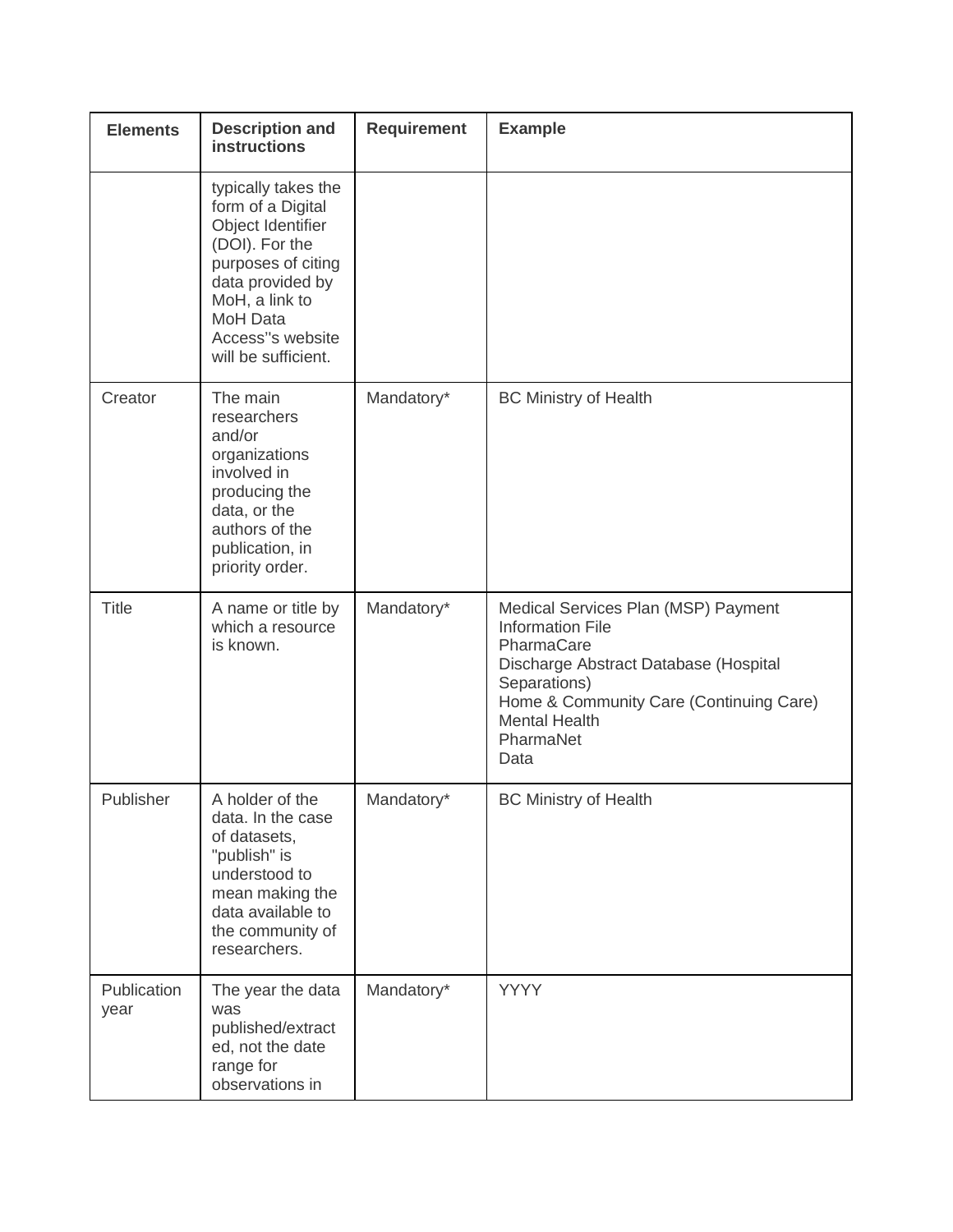| <b>Elements</b>    | <b>Description and</b><br><b>instructions</b>                                                                                                                                                                                                                   | <b>Requirement</b> | <b>Example</b>                                                                                                                                                                                                                                |
|--------------------|-----------------------------------------------------------------------------------------------------------------------------------------------------------------------------------------------------------------------------------------------------------------|--------------------|-----------------------------------------------------------------------------------------------------------------------------------------------------------------------------------------------------------------------------------------------|
|                    | the data set.                                                                                                                                                                                                                                                   |                    |                                                                                                                                                                                                                                               |
| Version            | Version number<br>of the resource.                                                                                                                                                                                                                              | Optional           | $VX$ (where X is the version number)                                                                                                                                                                                                          |
| Resource<br>type   | The general type<br>of a resource.                                                                                                                                                                                                                              | Optional           | Data Extract                                                                                                                                                                                                                                  |
| Approver<br>(year) | The executive<br>and/or authority<br>who grants<br>access to the<br>data. Typically<br>this role resides<br>within the<br>Creator's<br>organization. The<br>approval year<br>must also be<br>included and can<br>be obtained from<br>the Ministry of<br>Health. | Mandatory*         | BC Ministy of Health titles - MOH (YYYY)<br>Research requests involving PharmaNet<br>PharmaNet titles prior to May 2012 -<br>PharmaNet Stewardship Committee (YYYY)<br>PharmaNet titles after May 2012 - Data<br>Stewardship Committee (YYYY) |

\*These elements are currently mandatory for Ministry of Health.

Applying this format to specific data requests, the following examples illustrate what the final data citations might look like (note that the publication year, approval year, and version elements would need to be revised and/or removed as needed in the final citations):

### **BC Ministry of Health**

- 1. British Columbia Ministry of Health [creator] (2011): Medical Services Plan (MSP) Payment Information File. British Columbia Ministry of Health [publisher]. Data Extract. MOH (2011). http://www2.gov.bc.ca/gov/content/health/conducting-health-researchevaluation/data-access-health-data-central
- 2. British Columbia Ministry of Health [creator] (2011): PharmaCare. British Columbia Ministry of Health [publisher]. Data Extract. MOH (2011). http://www2.gov.bc.ca/gov/content/health/conducting-health-research-evaluation/dataaccess-health-data-central
- 3. Canadian Institute of Health Information [creator] (2011): Discharge Abstract Database (Hospital Separations). British Columbia Ministry of Health [publisher]. Data Extract. MOH (2011). http://www2.gov.bc.ca/gov/content/health/conducting-health-researchevaluation/data-access-health-data-central
- 4. British Columbia Ministry of Health [creator] (2011): Home & Community Care (Continuing Care). British Columbia Ministry of Health [publisher]. Data Extract. MOH